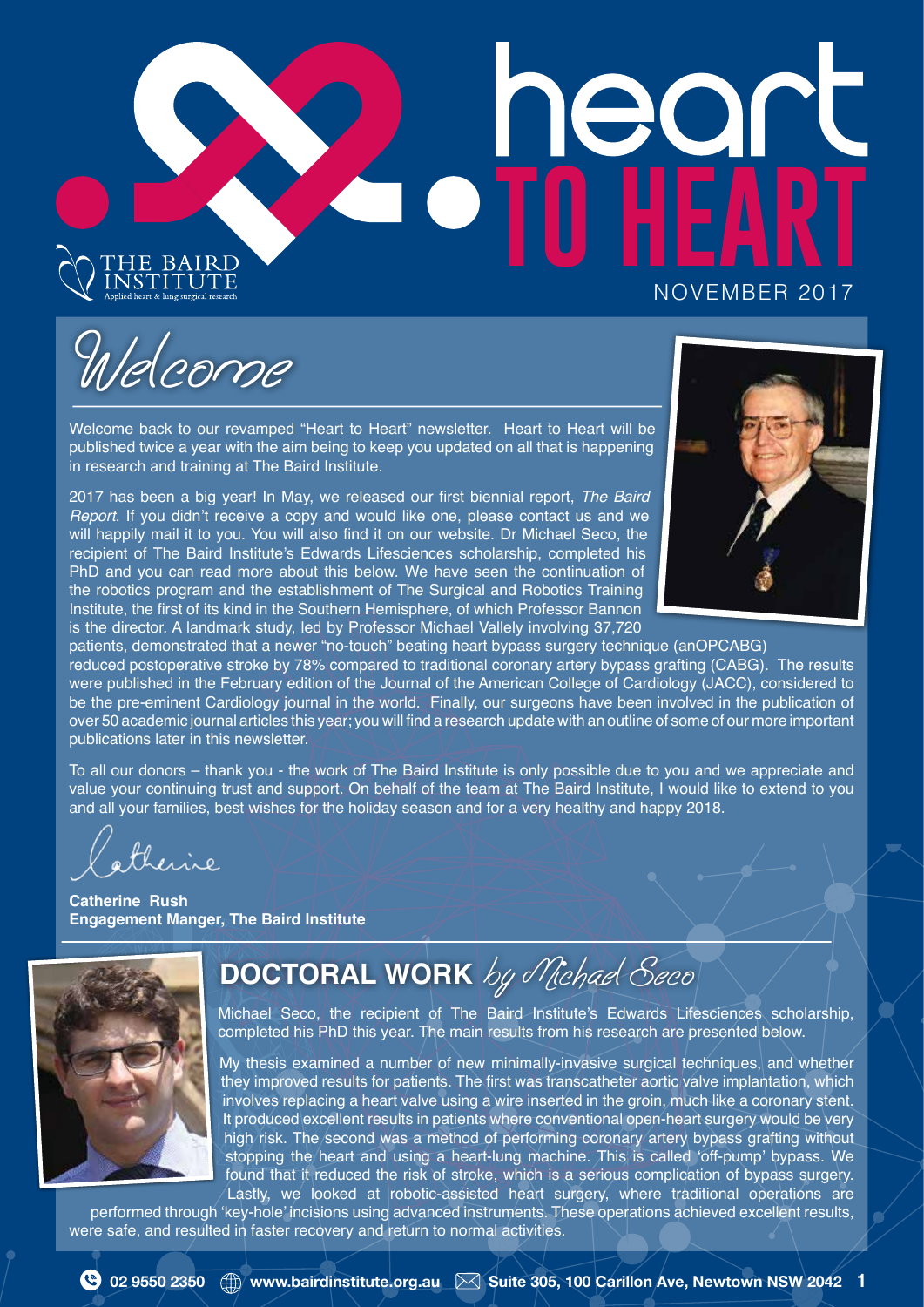

# **CLINICAL TRIALS**

It has been a busy and exciting year for the Cardiothoracic Clinical Trials Department at Royal Prince Alfred Hospital (RPAH) which is supported by **The Baird Institute**. Along with the surgeons in RPAH, the clinical trial coordinators, Lisa Turner and Lorna Beattie, are responsible for running the 9 cardiothoracic clinical trials and registries within the hospital. One of the current trials we are involved in is the VISION Study, a large international study looking at vascular events in patients having cardiac surgery. It is our biggest trial running at present and Lisa and Lorna have successfully recruited 433 patients to date with recruitment continuing for at least another year.

The TRiCS III trial, which compares 2 different blood transfusion strategies in patients having cardiac surgery, finished recruitment earlier in the year and is now in the follow-up phase. 19 patients were recruited at RPAH which is a great contribution to the international study.

The recently completed ATACAS Trial was awarded, 'Clinical Trial of the Year, 2017' by the Australian Clinical Trials Alliance. This was very exciting news as 107 patients were recruited to this trial at RPAH. The trial found that taking aspirin before having open heart surgery does not result in a higher bleeding risk, but instead protects against heart attack and stroke. It also found that tranexamic acid (a medication to reduce bleeding after cardiac surgery) does not increase clots after open heart surgery.

## **COMMUNITY FUNDRAISERS**

The Baird Institute has a wonderful bunch of committed people who support us in our endeavours to raise money for life saving, heart and lung research. One such person is Natalie Zugec who lost her husband, James, to an aortic aneurysm in 2013. James was just 35 years of age when he passed away. Their children, Zara and Jaxon, were aged 3 years and 5 months at that time. Natalie works tirelessly to increase awareness of heart related diseases and has raised close to \$100,000 over the past 4 years. Most recently, she got together a team to participate in the City to Surf and raised \$3,000.



If you have a community fundraising idea, we would love to hear from you. Email catherine@bairdinstitute.org.au or call 02 9550 2350



#### **Heart and Lung Nurses' Conference 10 March 2018**

In March 2018, **The Baird Institute** will again host the Heart & Lung Nurses' Conference in conjunction with our surgeons, nurses and researchers working at Royal Prince Alfred Hospital, Strathfield Hospital,



Macquarie University Hospital and The University of Sydney. Nurses representing each hospital are helping to develop a dynamic conference program that will support and expand the knowledge and care delivery of specialist nurses working in the perioperative, critical care and cardiac ward specialties. Speakers from the fields of surgery, nursing and research will highlight advances in biomedical research, new ways to care for patients with changes to surgical practice, robotics and artifcial intelligence / virtual reality, mechanical oxygen delivery and practical workshops on anatomy, image interpretation and a Q&A session. The Conference will be at RPA's Kerry Packer Education Centre on 10 March 2018 and is open to all interested in the field of heart and lung surgery. For more details, email Maureen: research@bairdinstitute.org.au

# **A BEQUEST** *Vale of Ifo Michae*l *Ryan*

We recently received a sum of money from the estate of Mr Michael Patrick Ryan. Mr Ryan left a gift to **The Baird Institute** in his Will; we would like to acknowledge this and send a special thank you to Mr Ryan's family – what a wonderful legacy he has left!

A gift left to **The Baird Institute** in a Will enables us to continue to foster, fund and promote cardiothoracic research in medical undergraduates, graduates and our own surgeons. This in turn will lead to greater public health benefits for the whole community and in addition will help to secure the future for people living with heart and lung disease

If you would like information on leaving **a gift in your Will**, or a confidential discussion, please contact Catherine Rush, our Engagement Manager, who will be pleased to answer any questions you may have. Please call on 02 9550 2350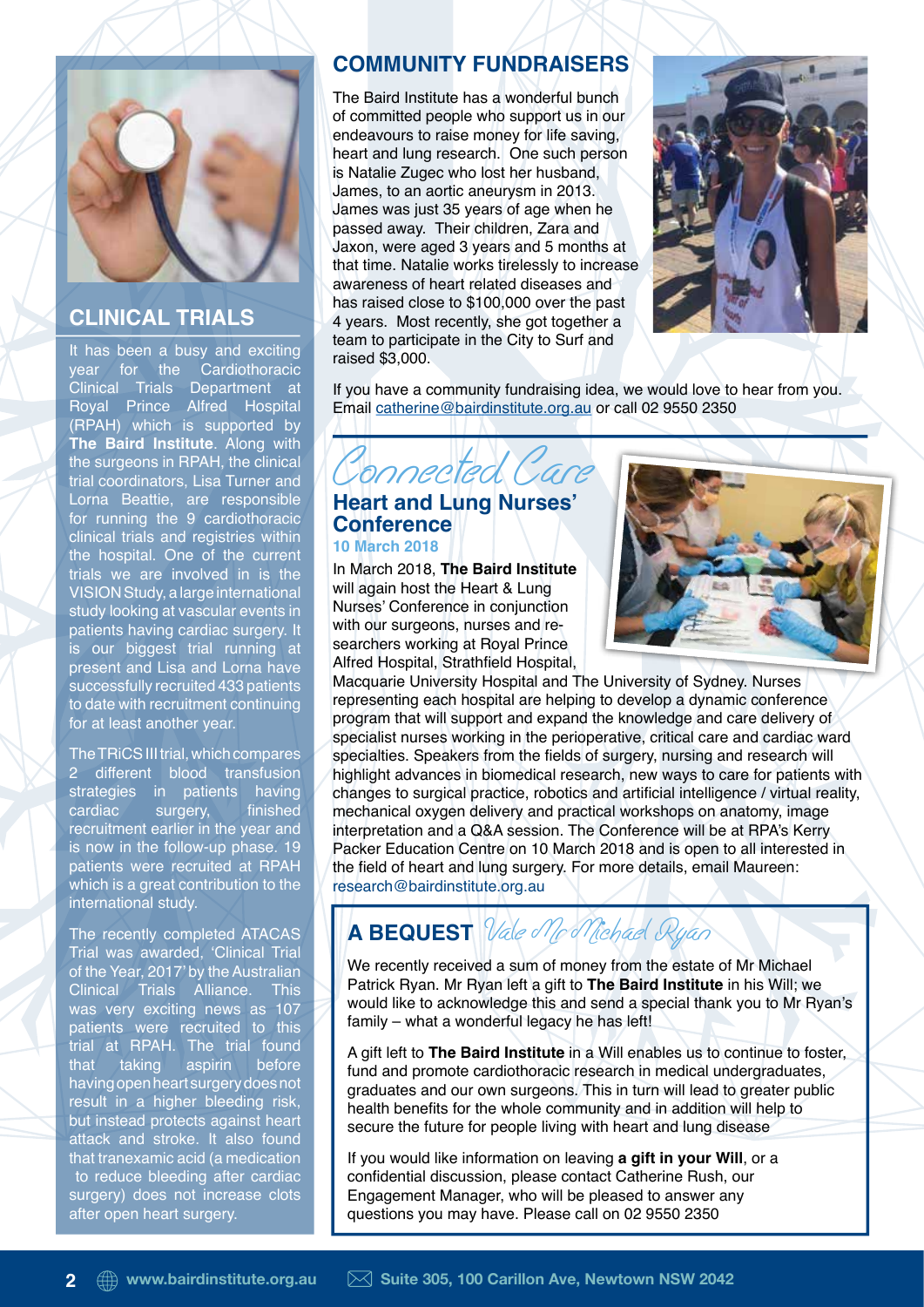Rodney Merrett

#### **1st Person in NSW to Undergo Open Heart Surgery**

Recently we had a visit from Mr Rodney Merrett. Rod was the 1st person in NSW and one of the 1st in Australia to undergo open-heart surgery using the 'new' American Heart-Lung Machine; he was only 9 years of age and is still going strong today – 60 years later! The surgery took place at Royal Prince Alfred Hospital in November 1957 with a number of surgeons present; Professor Rowan Nicks, Head of the cardiac surgery department at RPAH, Dr Frank Mills and Dr Henry Bahnson and Dr Frank Spencer from the Johns Hopkins Hospital in the USA.

Below are some memories from Rod's time at RPA.

I was sedated on the day, but I do remember being taken via a tunnel under Missenden Road to the Page Chest Pavilion (which is on the site where the Chris O'Brien Lifehouse now sits) where the operation was to take place. All the nurses met me at the lift, wished me all the best and kissed me goodbye. The next thing I remember is being in a room with a strange looking machine nearby – I was told it was a heart-lung machine. After this time, I remember nothing until about a week later when I came to, with leads and tubes all over me. One large tube was coming out of my groin; and when I asked for a drink, a small amount of orange juice was fed to me and then urine was removed from my bladder using a huge syringe - very strange indeed!! Being only 9 years of age, I don't remember much at all, but I do recollect being quite bored at times, I did manage to occupy my-<br>but I do recollect being quite bored at times, I did manage to occupy my-<br>self however. There were 8 other same time. We would get up the<br>all sorts self however. There were 8 other children who had open-heart surgery around the same time. We would get up to re 8 order<br>und the same time. We were hiding brom<br>all sorts of shenanigans like hiding brom<br>the nurses when in due and



**The group of 9 children who had open-heart surgery in 1957 at RPAH with one of**  $\frac{1}{2}$ **the US surgeons, Dr Henry Bahnson. Rod is in the front row on the far left**

time was due and taking a walk outside the hospital. One time while still at RPA, I was flush with money – I had been given sixpence – so I decided to go spend it. I left the hospital, walked along a stone fence, down to the main road and wandered along until I found a shop where I was able to buy some chewing gum. When I finally made it back, the entire hospital was looking for me as I had been missing for some time. They were not happy. After 6 weeks in hospital I returned home.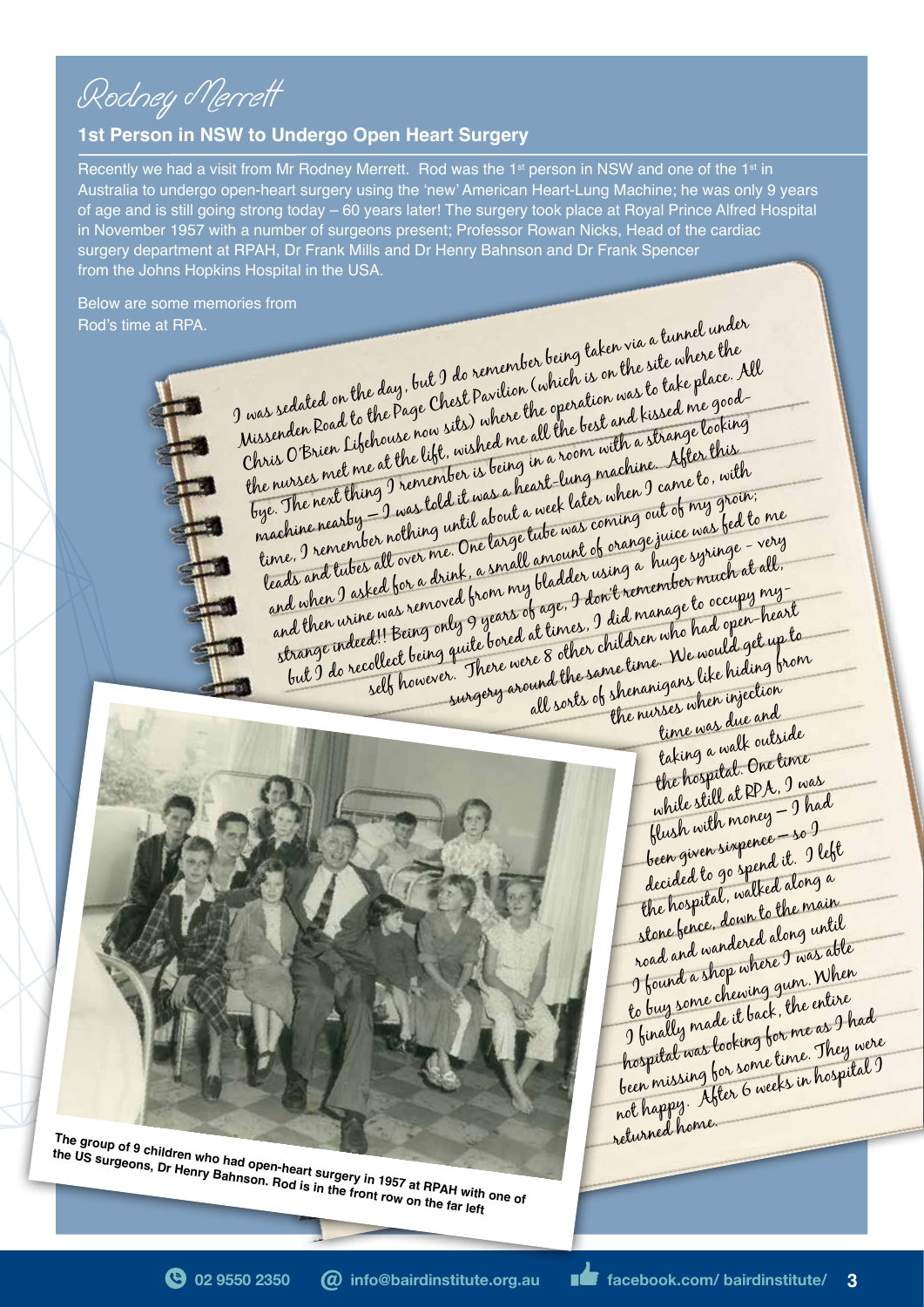# **RESEARCH REPORT: THE YEAR IN REVIEW**



Research at The Baird Institute continues to make a difference to every patient our surgeons treat; based upon clinical and laboratory research in collaboration with our key researchers. Over the last year we have seen seven key areas of focus come together to help surgeons and researchers use technology and skilful surgery to improve patient survival and quality of life. Surviving cardiac disease, genetic issues and blood vessel problems in heart and lung patients has been directly improved by your donations. Here are updates on major research and highlights of recent research publications, demonstrating how your donations have helped patients.

he 2 laun

**Professor Paul Bannon MB BS, FRACS, PhD Chair, The Baird Institute**

## **AORTIC WORK**

- Dr Liu from the **Centenary Institute** with her **Baird Institute** colleagues published in Circulatory Research, 2017: 'ARHGAP18 protects against thoracic aortic aneurysms formation by mitigating the synthetic and proinflammatory smooth muscle phenotype'. This leading paper looks at the gene responsible for building our blood vessels. Understanding how genes infuence aortic aneurysm development will help identify a cure for this devastating blood vessel anomaly.
- Dr Sherrah, a recipient of **The Baird Institute** Medtronic Research Scholarship, published a pivotal paper in the Journal of American Cardiology 2016: 'Nonsyndromic thoracic aortic aneurysm and dissection outcomes with Marfan Syndrome versus bicuspid aortic valve aneurysm'. This exacting review identified the significant differences in disease processes that affect the Aorta and require surgery. Surgeons and researchers globally have used this analysis to examine their own results to ensure better patient outcomes.
- Surgeon and Professor Paul Bannon (chair of **The Baird Institute**), and fellow board member and cardiologist, Richmond Jeremy are working with Professor Grieve (a scientist and Radiologist) at **the Charles Perkins Centre** to investigate blood flow in the abnormal ascending thoracic aorta, with the assistance of a **National Health and Medical Research Council (NHMRC)** grant. This research blends with studies made possible due to the establishment of an Aortic Tissue Bank and Database at **Royal Prince Alfred Hospital**; allowing research into cardiac disease processes and surgical care.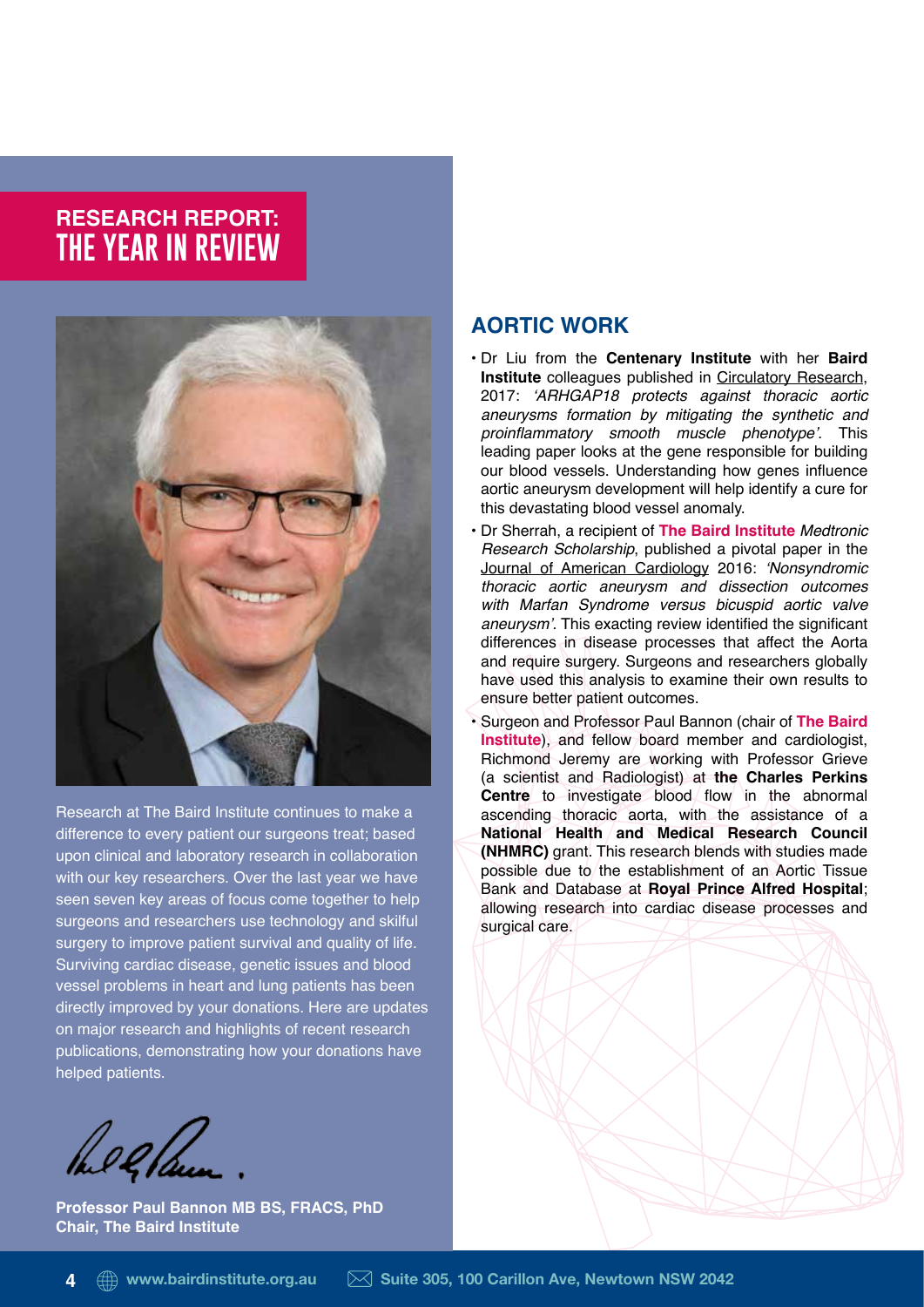# **CORONARY ARTERY WORK**

• In our work with patients who suffer heart disease from atherosclerosis (hardening of the arteries and the formation of fatty plaques) and heart attacks (a myocardial infarction), our surgeons and researchers are currently investigating the long-term benefits of performing beating-heart surgery, instead of the traditional approach where the heart was stopped and complications from stroke could occur; especially in patients with known risk factors for stroke. Professor Michael Vallely and colleagues published a landmark study of their experience using a 'no-touch' technique (anOPCAB) based upon their experience with 37,720 patients that showed a reduction in stroke of 78% compared to traditional bypass surgery, reduced mortality (50%), less kidney failure (53%), 48% less bleeding problems and a reduction in ICU length of stay. The website has an ABC produced video clip of Professor Vallely operating on a patient using this technique. See: Journal of the American College of Cardiologists, 2017 'Coronary artery bypass grafting with and without manipulation of the ascending aorta'.

**• The Baird Institute** is working with researchers at the **Charles Perkins Centre** to better understand operative challenges for heart and lung surgery and are using the **Hybrid Operating Theatre** to simulate these challenges. Dr Hugh Paterson recently published a study within this area in Journal of Thoracic Cardiovascular Surgery 2017: 'Competitive flow in coronary bypass surgery: The roles of fractional flow reserve and arterial graft configuration'.

• Clinical Trials, supported by **The Baird Institute**, at RPAH are contributing to findings nationally and globally to ensure that improved techniques and technology will help patient survival. One such trial is the VISION study, conducted with the **George Institute** and **Abbott Diagnostics** to investigate blood levels of Troponin, a protein, that might signal early heart muscle damage in surgery.

Exciting new research continues in the field of developing synthetic materials that mimic blood vessels. Dr Wise and colleagues published in Nanomedicine, 2017 'Plasma activated coating immobilizes apolipoprotein A-I to stainless steel surfaces in its bioactive form and enhances biocompatibility'. Recent results from their work in establishing artificial blood vessels indicates that these blood vessels act like normal blood vessels and reduce the risk of clotting. This approach will help surgeons use 'fake' blood vessels when the patient's own vessels are too damaged for use.

## **ECMO AND HEART FAILURE WORK**

• Outside-the-body blood oxygenation (known as ECMO) in the treatment of heart failure, continues to be an area of research that provides important practice changes to help patients recover better from major heart and lung surgery. This machine was used extensively in non-surgical patients during the 2009 infamous swine fu pandemic Dr Michael Stevens from the **Charles Perkins Centre** is working with **The Baird Institute** and recently published in the Journal of Biomechanics, 2017: 'Flow mixing during peripheral veno-arterial extra corporeal membrane oxygenation - A simulation study'. Michael's work involves studying how blood is returned from the ECMO machine and mixes with the patient's residual blood. These effects cannot be seen with current imaging in theatre, so Michael has been using computer simulation of these effects in a wide-range of patient-specific conditions and scenarios, to provide feedback to the surgeon and the wider research community on these effects.

In contrast to this approach, a systematic review undertaken by Dr Michael Seco and **The Baird Institute** researchers has analysed a large series of published papers on the use of Left ventricular Assist Devices (LVADs) that help the heart function until a heart transplant is performed. Published in the International Journal of Cardiology, 2017: 'Long-term prognosis and cost-effectiveness of left ventricular assist device as bridge to transplantation: A systematic review', the overall analysis of data from these papers provides certainty that the use of LVADs continues to provide reliable care and continuing improved outcomes for patients beyond the initial surgical period.

•Continuing work is being done with Professor John Fraser and the **National Health and Medical Research Council**  of Australia in the ACTIONS (Advanced Cardio-respiratory Therapies Improving OrgaN Support) study, conducted with the **Centre for Research Excellence**.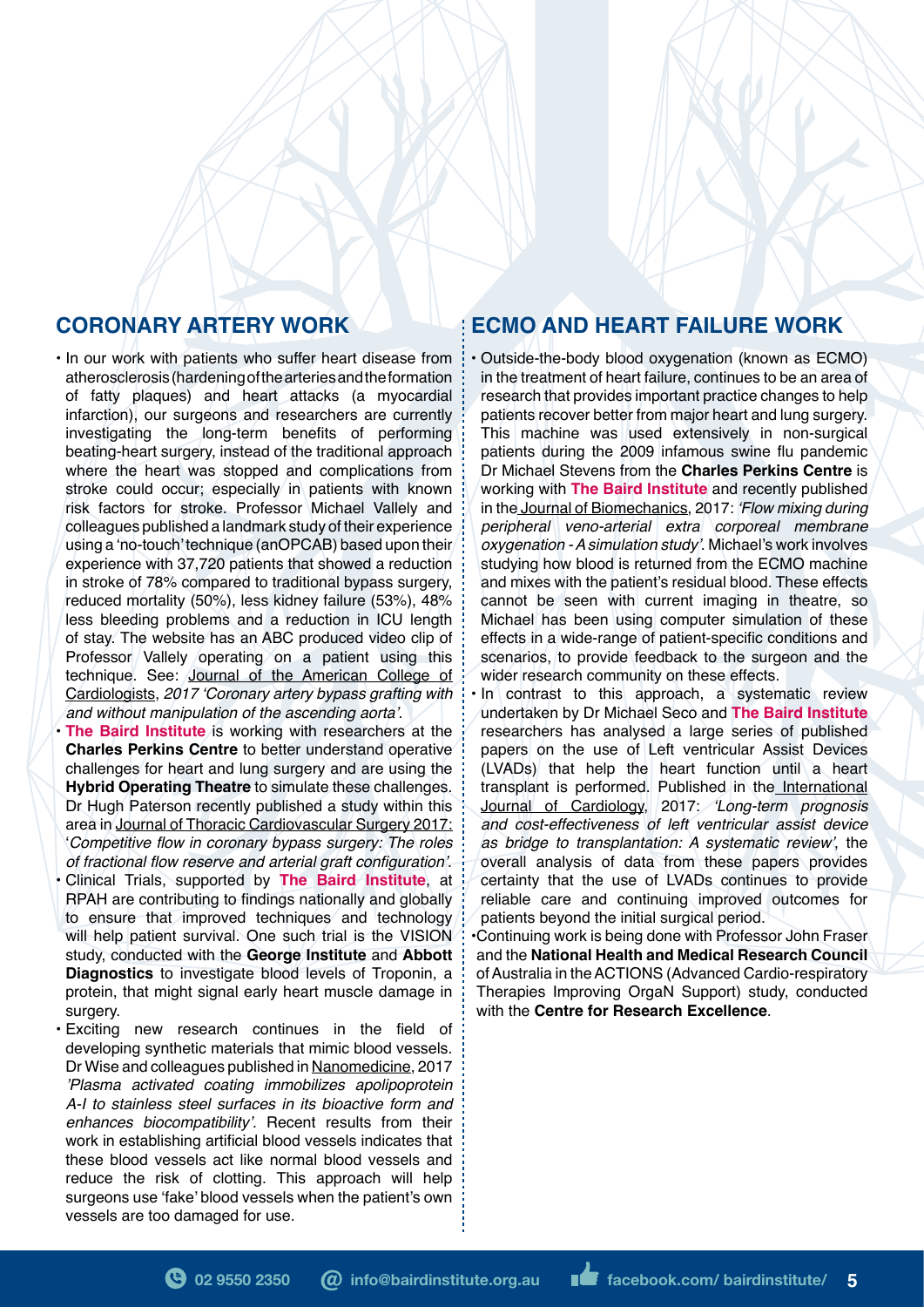## **HYPERTROPHIC OBSTRUCTIVE CARDIOMYOPATHY (HOCM) WORK**

- Our Baird Institute affliate researcher, Dr Passage, in collaboration with Fred Mohr's group in the internationally recognised **Leipzig Heart Centre (Germany)**, recently published on a new surgical approach to repair the Mitral valve in patients suffering from an enlarged heart muscle (particularly the left ventricle). The journal paper features a video, demonstrating the innovative surgical approach that improves patient outcomes after the surgery: Annals of Cardiothoracic Surgery, 2016: 'Transmitral myectomy and how to deal with systolic anterior motion (SAM) in hypertrophic obstructive cardiomyopathy'. These researchers are renowned for their work and a continued collaboration will contribute to an incredibly important learning relationship.
- Other work within the area of HOCM is looking at genetic factors contributing to valve and ventricular disease and the establishment of a Heart Muscle Tissue Bank to further research and interventions into cardiomyopathy.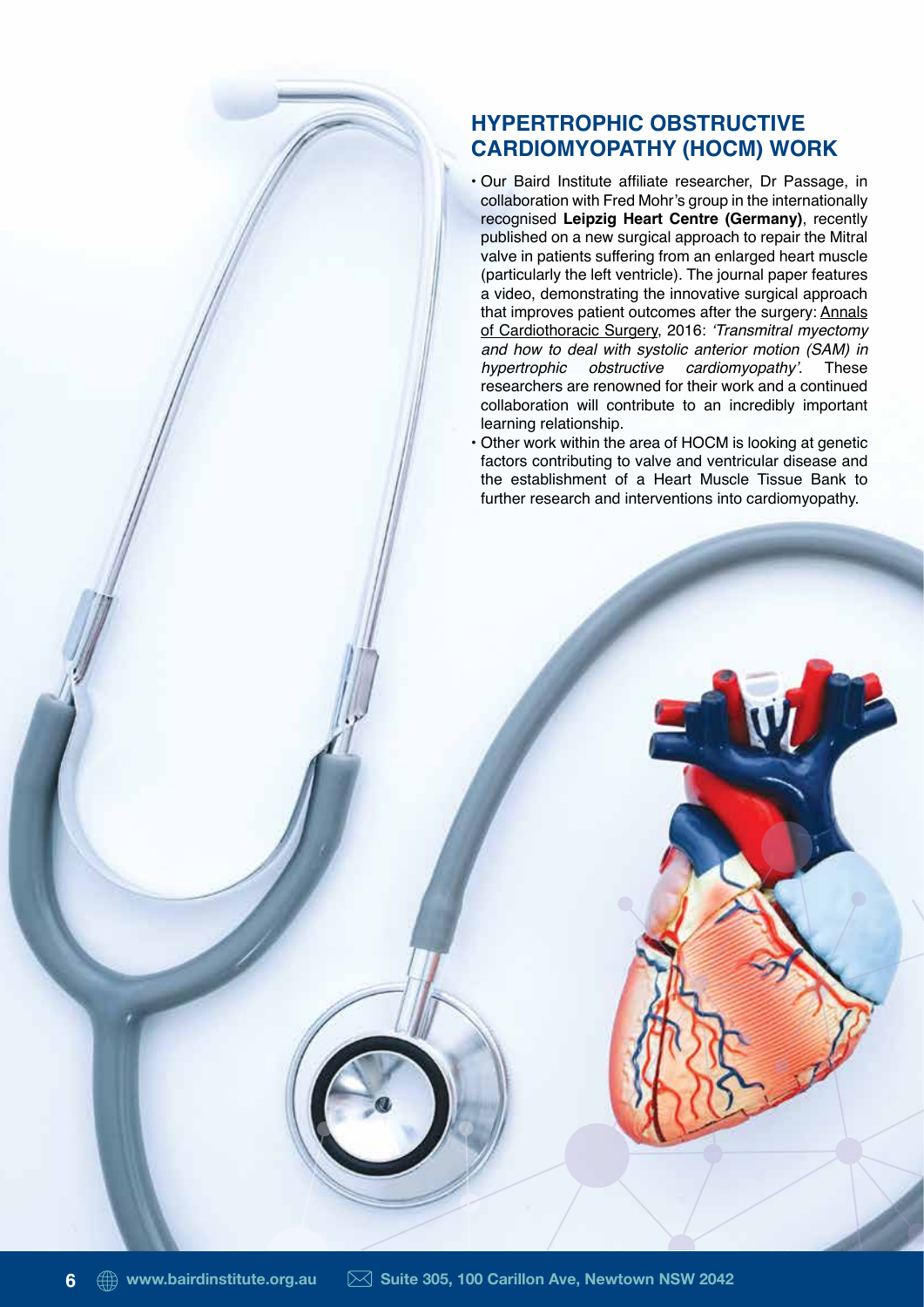#### **VALVE WORK**

- Along with research into aortic surgery, valve research explores the surgical repair, non-invasive repair or replacement of valves within the heart. Valves help hold and push blood through the four ventricles of the heart and into/out of the lungs. Professors Wilson and Vallely, along with Professor Ng from the **Heart Research Institute**, have a continuing commitment to research into valve disease, with a focus being the elderly patient and transcatheter aortic valve implantation (TAVI). The area of research has some crossover with aortic root reconstruction surgery and approaches to these types of surgery involves understanding patient risk factors, types of surgery best suited to that patient and perfecting surgical skills.
- Repair or replacement of the mitral valve has changed so much over the years and research continues to inform best practice. A new approach for patients too unwell to have surgery, is the endovascular (through the blood vessel) placement of a clip to reduce valve leakage. Results from 'Mitraclip' surgery are constantly being reviewed over the long term to improve patient survival and longevity. This is further supported through animal model research and surgical training conducted in the **Charles Perkins Centre** laboratories.

#### **LUNG CANCER WORK**

• Dr Michael Seco and Dr Matheus Carelli are currently developing a comprehensive lung and thoracic surgery database at **Royal Prince Alfred Hospital**. This will involve the collection of data on patients undergoing lung cancer resections and other major chest operations. Databases for these patients provide valuable information about surgical practices, patient recovery and outcome, and quality control. The cardiac surgery database at **Royal Prince Alfred Hospital** has been in use for over a decade and continues to serve multiple analyses and publications each year, and it is hoped the thoracic database will have a similar impact. This work will also form the basis of a comparable nation-wide database.

#### **EMERGING RESEARCH**

• An imaging analysis known as Neural Connectivity, is being undertaken by Professor Grieve and colleagues, to explore imaging processes to better understand brain injury after cardiac surgery. New imaging technologies using MRI are now able to identify subtle brain injury not seen using other imaging technology. This is exciting, ground breaking work, recently published in British Journal of Anaesthesia, 2017: 'Neural network imaging to characterize brain injury in cardiac procedures: the emerging utility of connectomics'.

- In addition to this form of imaging, the use of computational modelling and augmented reality for surgical planning and teaching is now becoming part of tertiary-level practice. 3-D printing and bio-printing are proving to be important to research as is the understanding and production of biomaterials, currently being explored with our affliate researcher, Dr Steve Wise.
- Robotic training and its uses are being researched through the **Institute of Academic Surgery** and the Surgical Robotic Program. The use of artificial intelligence and nano-robotics makes this an exciting feld to explore for their practical and research-based uses in heart and lung surgery.

#### **Many Thanks to Our Supporters**

Every one of our donors has contributed in a signifcant way to our research and training programs and we are very grateful for their support, however we would particularly like to thank our principal supporters.



**BANRD | MEDICAL** ESSENTIAL. EFFECTIVE. EFFICIENT.





**abie 30550 2350 (a)** info@bairdinstitute.org.au **facebook.com/ bairdinstitute/ 7**